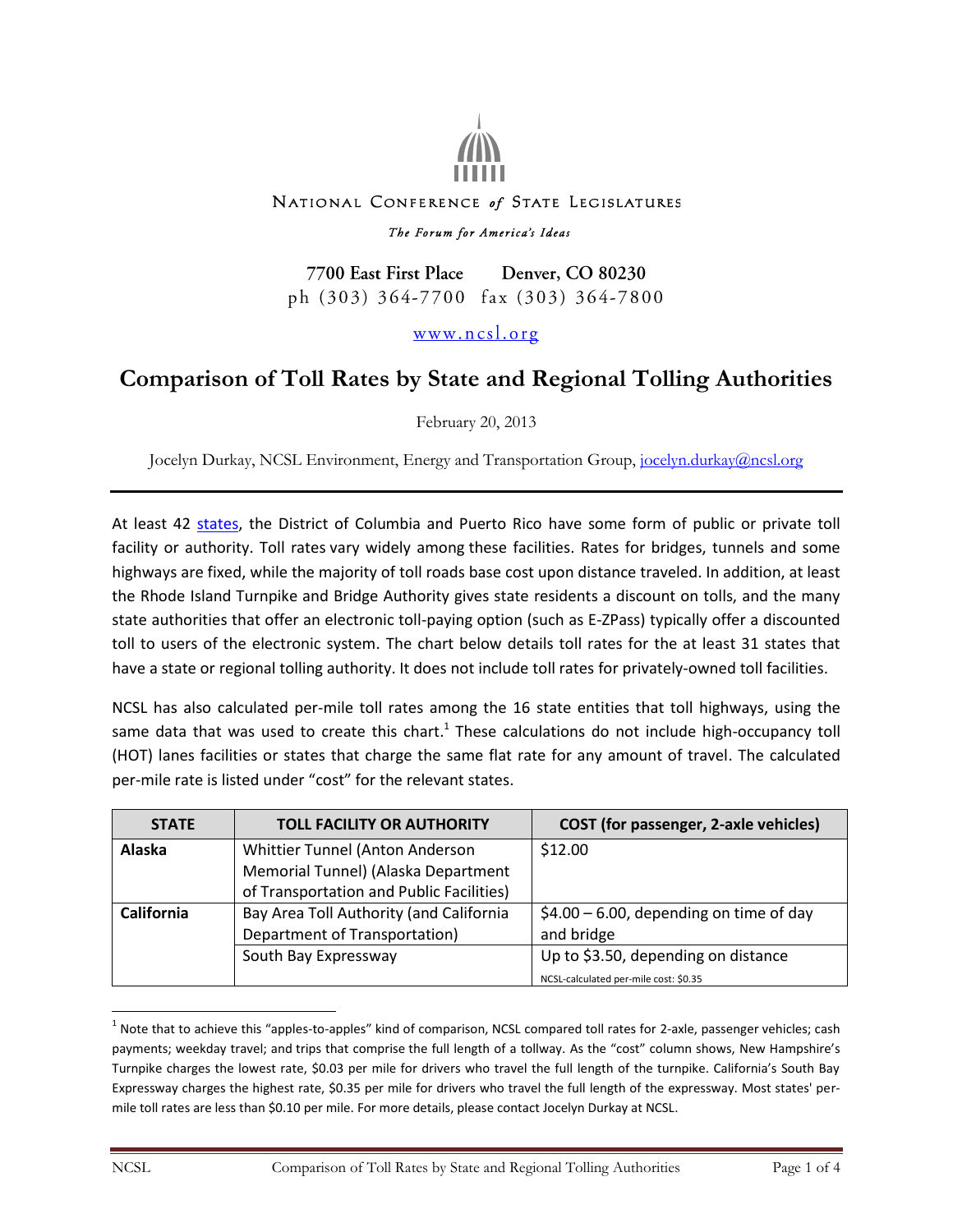| <b>STATE</b>    | <b>TOLL FACILITY OR AUTHORITY</b>                | <b>COST</b> (for passenger, 2-axle vehicles)                                        |
|-----------------|--------------------------------------------------|-------------------------------------------------------------------------------------|
|                 | Golden Gate Bridge                               | $$5.00 - 6.00$ , depending on method of                                             |
|                 |                                                  | payment                                                                             |
|                 | <b>Orange County Transportation</b><br>Authority | $$1.35 - 9.55$ , depending on day and time                                          |
|                 | SANDAG: San Diego's Regional Planning<br>Agency  | \$0.50 - \$4.00, depending on day and time                                          |
| Colorado        | I-25 HOV/Express Lanes (HOT lanes)               | $$0.50 - 2.75$ , depending on payment                                               |
|                 | (Colorado Department of                          | method and time                                                                     |
|                 | Transportation)                                  |                                                                                     |
| <b>Delaware</b> | Delaware Department of Transportation            | \$0.25 - 4.00, depending on distance,                                               |
|                 |                                                  | payment methods, time and facility                                                  |
|                 |                                                  | NCSL-calculated per-mile cost: \$0.04                                               |
|                 | Delaware River and Bay Authority                 | \$4.00                                                                              |
| <b>Florida</b>  | Florida Turnpike Enterprise                      | Wide variation (\$0.50 - 25.00), depending                                          |
|                 |                                                  | on toll road and distance                                                           |
|                 | Lee County Toll Authority                        | NCSL-calculated per-mile cost: \$0.05<br>$$2.00 - 6.00$ , depending on toll         |
|                 | Miami-Dade County Public Works                   | \$1.50                                                                              |
|                 | Department                                       |                                                                                     |
|                 | Miami-Dade Expressway Authority                  | $$0.15 - 1.25$ , depending on distance                                              |
|                 | Orlando-Orange County Expressway                 | \$0.25 - varying rates less than \$7,                                               |
|                 | Authority                                        | depending on interchanges                                                           |
|                 | Tampa-Hillsborough Expressway                    | $$0.75 - 1.25$ , depending on distance and                                          |
|                 | Authority                                        | payment method                                                                      |
| Georgia         | Georgia State Toll Road Authority                | \$0.50                                                                              |
|                 |                                                  | NCSL-calculated per-mile cost: \$0.07                                               |
| <b>Illinois</b> | Illinois State Toll Highway Authority            | $$0.30 - 3.80$ , depending on expressway                                            |
|                 |                                                  | and distance                                                                        |
|                 |                                                  | NCSL-calculated per-mile cost: \$0.06                                               |
| Indiana         | Indiana Toll Road                                | \$0.30 - \$7.70, depending on payment                                               |
|                 |                                                  | method and distance                                                                 |
|                 |                                                  | NCSL-calculated per-mile cost: \$0.05                                               |
| <b>Kansas</b>   | Kansas Turnpike Authority                        | $$0.30 - 10.75$ , depending on payment                                              |
|                 |                                                  | method and distance                                                                 |
| Louisiana       | LA DOTD/Crescent City Connection                 | NCSL-calculated per-mile cost: \$0.05<br>\$3.00 for expressway; \$0.20 - \$0.50 for |
|                 |                                                  | bridge                                                                              |
|                 | Greater New Orleans Expressway                   | \$3.00                                                                              |
|                 | Authority                                        |                                                                                     |
|                 | Louisiana Route 1 (Louisiana                     | \$0.20 - \$0.50 for bridges, \$1 for ferries                                        |
|                 | Department of Transportation)                    |                                                                                     |
| <b>Maine</b>    | Maine Turnpike Authority                         | $$0 - 3.00$ , depending on payment method                                           |
|                 |                                                  | and entry point                                                                     |
|                 |                                                  | NCSL-calculated per-mile cost: \$0.08                                               |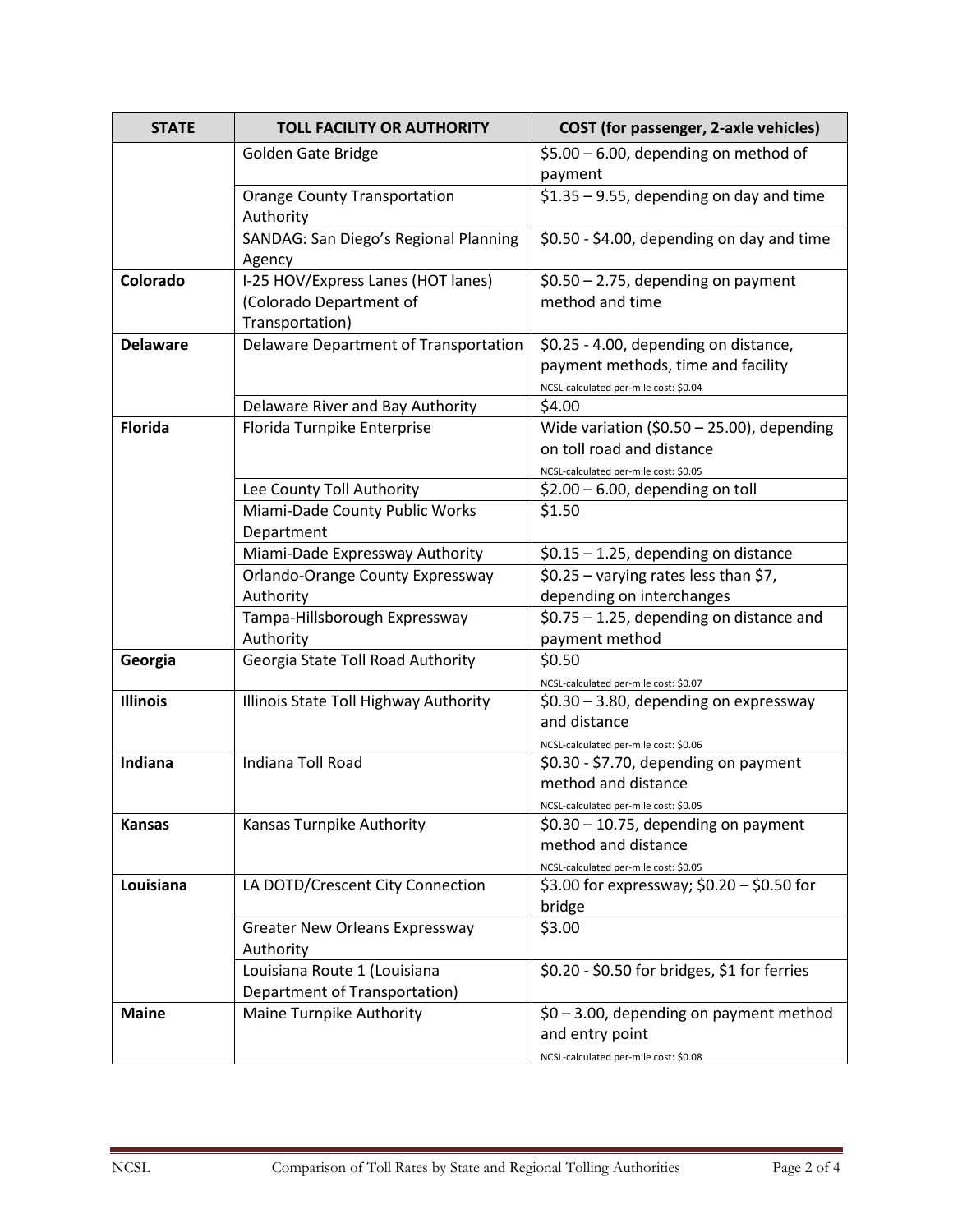| <b>STATE</b>          | <b>TOLL FACILITY OR AUTHORITY</b>          | COST (for passenger, 2-axle vehicles)                                        |
|-----------------------|--------------------------------------------|------------------------------------------------------------------------------|
| Maryland              | Maryland Transportation Authority          | \$0 - 6.00 for HOT lanes depending, on                                       |
|                       |                                            | time, traffic, payment method, distance                                      |
|                       |                                            | and travel direction; $$0.75 - 9.00$ for                                     |
|                       |                                            | bridges, depending on bridge and                                             |
|                       |                                            | payment method                                                               |
| <b>Massachusetts</b>  | Massachusetts Department of                | $$0 - 8.60$                                                                  |
|                       | Transportation                             | NCSL-calculated per-mile cost: \$0.06                                        |
| Michigan              | Michigan Department of Transportation      | $$3.00 - 4.00$ , depending on bridge                                         |
|                       | Grosse Ile Bridge Concession               | $$1.50 - 1.80$ , depending on payment                                        |
|                       |                                            | method                                                                       |
| Minnesota             | I-35W and I-394 Express Lanes (HOT         | $$0.25 - 8.00$ , depending on time, traffic                                  |
|                       | lanes) (Minnesota Department of            | and distance                                                                 |
|                       | Transportation)                            |                                                                              |
| <b>Nebraska</b>       | Nebraska Department of Roads               | \$1.00                                                                       |
| <b>Nevada</b>         | Regional Transportation Commission of      | Establishment of bypass in progress                                          |
|                       | Southern Nevada                            |                                                                              |
| <b>New</b>            | New Hampshire Department of                | $$0.35 - 2.00$ , depending on distance and                                   |
| Hampshire             | Transportation                             | payment method                                                               |
|                       |                                            | NCSL-calculated per-mile cost: \$0.03                                        |
| <b>New Jersey</b>     | <b>Burlington County Bridge Commission</b> | \$2.00                                                                       |
|                       | Delaware River Joint Toll Bridge           | $$0.60 - 1.00$ , depending on payment                                        |
|                       | Commission                                 | method                                                                       |
|                       | New Jersey Turnpike Authority              | \$0.80 - 13.85, depending on distance and                                    |
|                       |                                            | payment method                                                               |
|                       |                                            | NCSL-calculated per-mile cost: \$0.12                                        |
|                       | The Port Authority of New York and         | $$8.25 - 13.00$ , depending on time and                                      |
|                       | New Jersey                                 | payment method                                                               |
|                       | South Jersey Transportation Authority      | $$0.24 - 3.00$ , depending on distance and                                   |
|                       |                                            | payment method                                                               |
| <b>New York</b>       | Buffalo and Fort Erie Public Bridge        | \$2.70 - 3.00, depending on payment                                          |
|                       | Authority                                  | method                                                                       |
|                       | MTA Bridges and Tunnels                    | $$1.80 - 13.00$ , depending on bridge or                                     |
|                       |                                            | tunnel and payment method                                                    |
|                       | New York State Bridge Authority            | $$1.25 - 1.50$ , depending on payment                                        |
|                       |                                            | method                                                                       |
|                       | New York State Thruway Authority           | $$0 - 16.60$ , depending on expressway and                                   |
|                       |                                            | payment method                                                               |
|                       | Niagara Falls Bridge Commission            | NCSL-calculated per-mile cost: \$0.05<br>\$2.75 - 3.25, depending on payment |
|                       |                                            | method                                                                       |
|                       | Ogdensburg Bridge New York                 | \$2.75                                                                       |
|                       | Thousand Islands Bridge Authority          | \$2.75                                                                       |
| <b>North Carolina</b> | North Carolina Turnpike Authority          | $$0.30 - 1.25$ , depending on distance and                                   |
|                       |                                            | payment method                                                               |
|                       |                                            |                                                                              |
|                       |                                            | NCSL-calculated per-mile cost: \$0.15                                        |